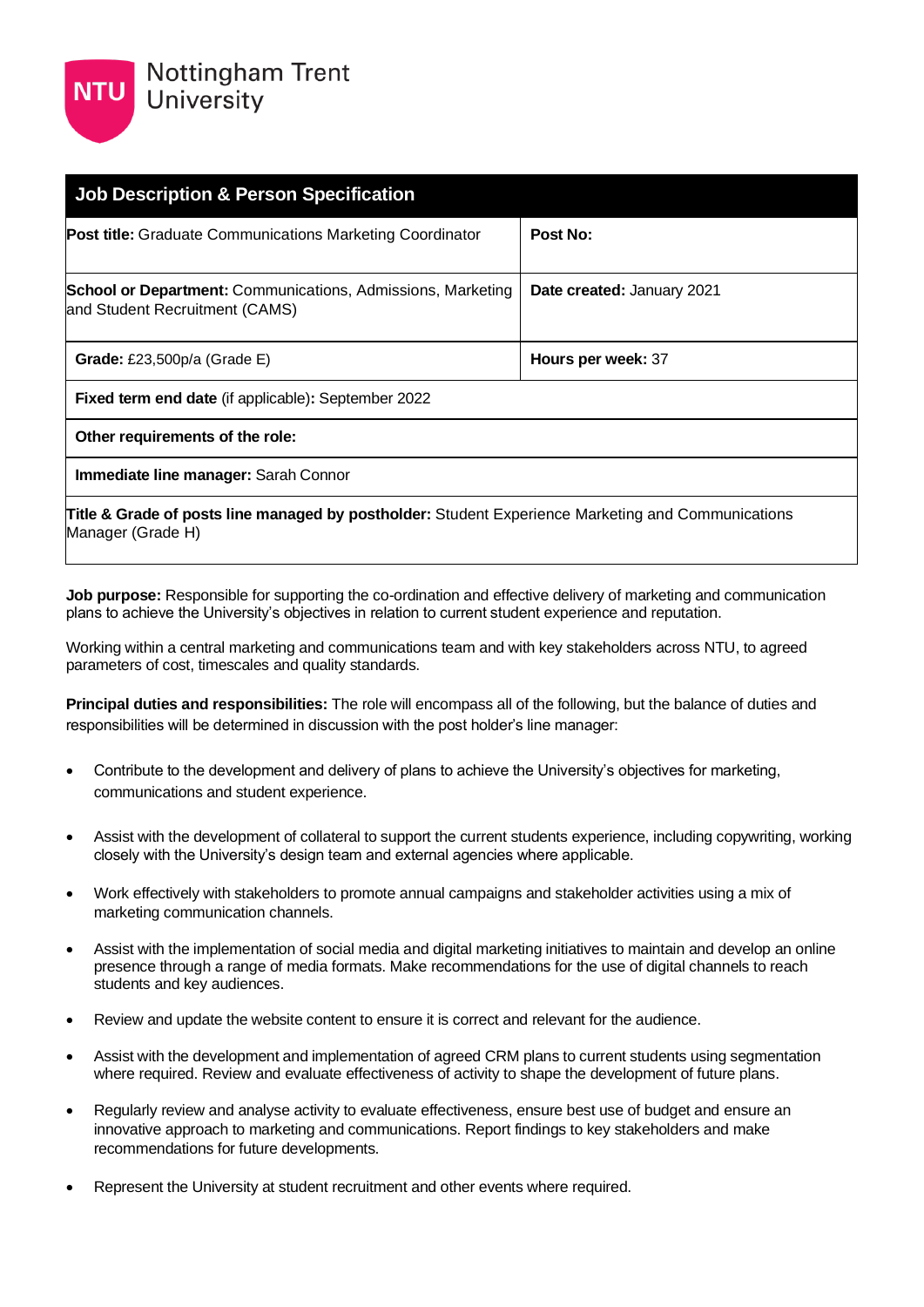Representing the function to the wider University and NTU externally on matters relating to the role:

- Establishes confidence and respect for the function, arising project work and personally for the Graduate.
- Acts as a positive ambassador and advocate of the Graduate Development Programme.
- Undertakes additional required work, tasks, projects and development opportunities alongside the Graduate role in conjunction with other Graduates participating in the Development Programme.

**N.B.** The post-holder may be required to undertake any other duties which may reasonably be required as within the nature of the duties and responsibilities of the post as defined, subject to the proviso that normally any changes of a permanent nature shall be incorporated into the job description in specific terms.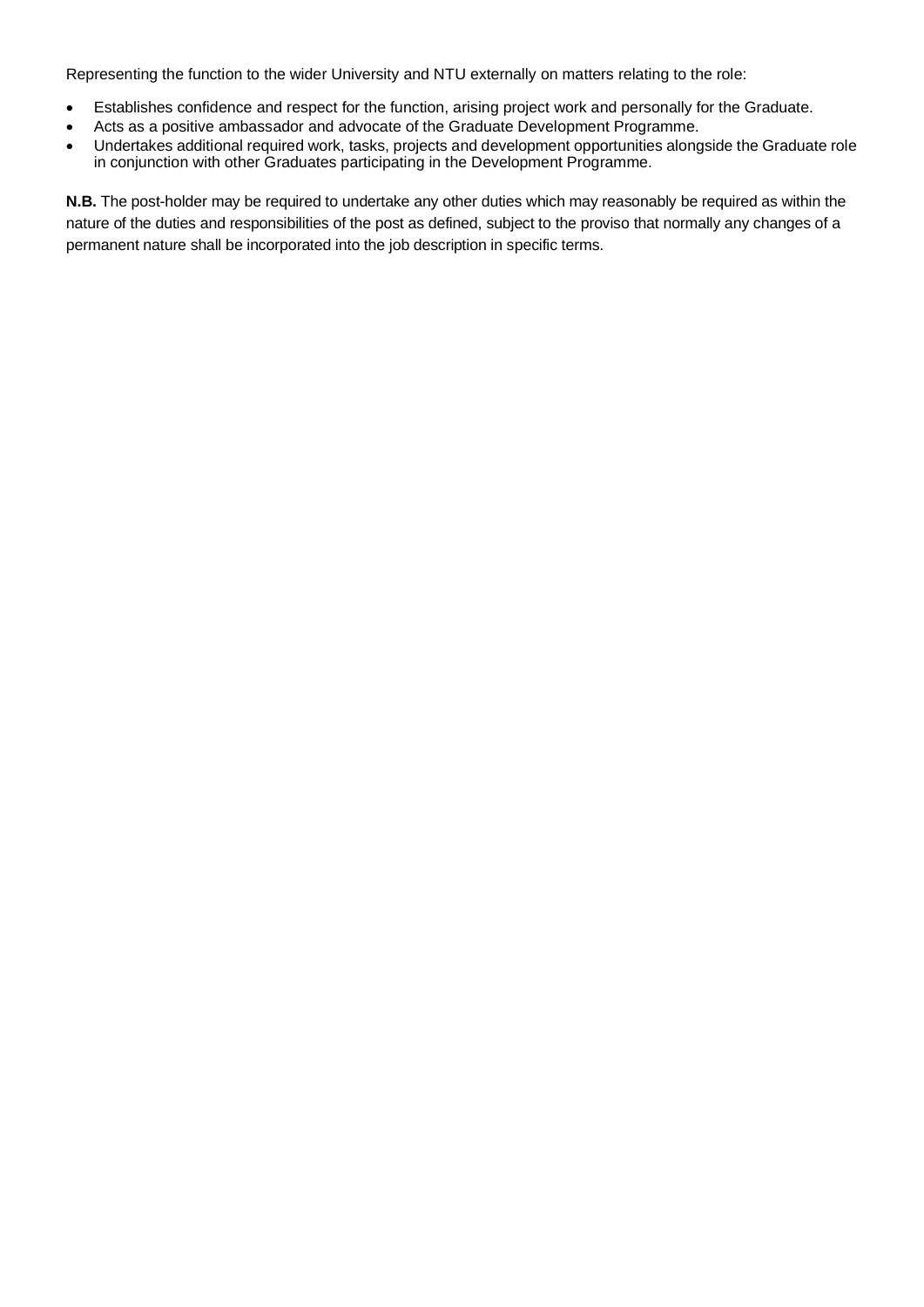| <b>Personal Attributes</b> |                                                                                                                                                                                                                                                                                                                                                                                                                                                                                                                                                                                                                                       |                                                                                                                |  |
|----------------------------|---------------------------------------------------------------------------------------------------------------------------------------------------------------------------------------------------------------------------------------------------------------------------------------------------------------------------------------------------------------------------------------------------------------------------------------------------------------------------------------------------------------------------------------------------------------------------------------------------------------------------------------|----------------------------------------------------------------------------------------------------------------|--|
| <b>Attributes</b>          | <b>Essential</b>                                                                                                                                                                                                                                                                                                                                                                                                                                                                                                                                                                                                                      | <b>Desirable</b>                                                                                               |  |
| Knowledge                  | Able to demonstrate a good working<br>knowledge of Microsoft Office (including<br>Office 365) products and other digital/social<br>platforms.                                                                                                                                                                                                                                                                                                                                                                                                                                                                                         | Understanding of current<br>marketing theory and practice,<br>including e-marketing and social<br>media.       |  |
| <b>Skills</b>              | Excellent communication skills (both verbal<br>and written) at all levels.<br>Meeting stakeholder/client expectations<br>through excellent customer focus and a<br>solution driven approach.<br>Strong organisational skills with attention to<br>detail.<br>Ability to influence others through<br>persuasion and negotiation.<br>Ability to prioritise workload, exercise<br>judgment, and meet set deadlines.<br>Ability to network effectively and work<br>collaboratively with other staff within post<br>department and University-wide.<br>Analytical and decision-making skills with a<br>clear and logical approach to work. | Ability to work proactively without<br>supervision, exercising judgement and<br>initiative as necessary.       |  |
| <b>Experience</b>          | Experience of delivering and analysing<br>reports/information.<br>Working independently and within a team and<br>dealing with unforeseen issues in ever<br>changing circumstances.<br>Use a solutions-driven approach<br>when dealing with unforeseen<br>circumstances.<br>Exposure to preparing and presenting<br>information in the form of updates or options<br>for discussion.<br>Experience of managing a diverse workload.                                                                                                                                                                                                     | Communicating with professional and<br>managerial staff<br>Experience of using Adobe Acrobat and<br>Photoshop. |  |
| Qualifications             | NTU Graduate degree of 2:1 or above within<br>the last two years.                                                                                                                                                                                                                                                                                                                                                                                                                                                                                                                                                                     |                                                                                                                |  |